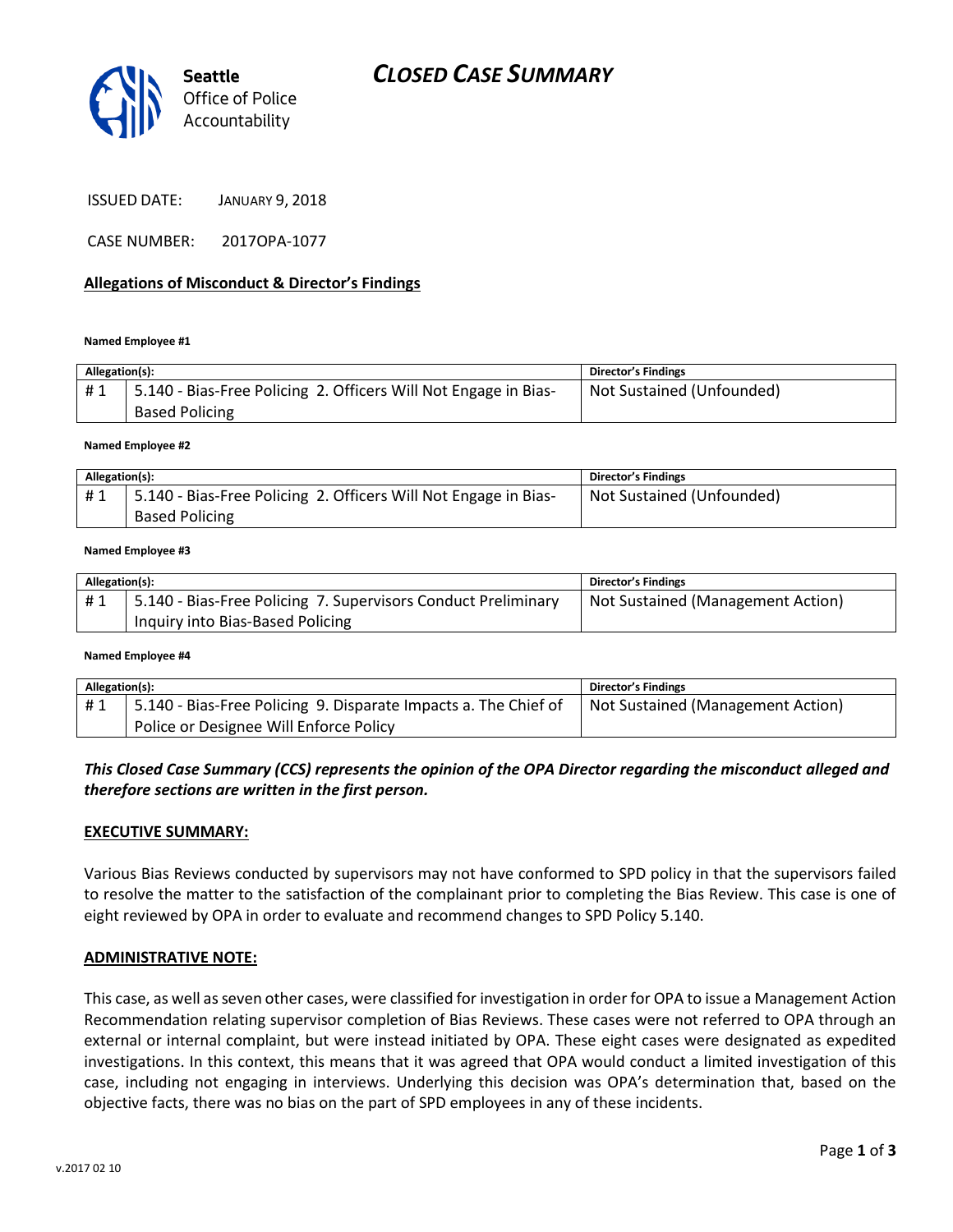

# *CLOSE CASE SUMMARY*

OPA CASE NUMBER: 2017OPA-1077

As a result, OPA issued a Management Action Recommendation making proposed changes to the policy governing Bias Reviews. This Management Action Recommendation, which is referred to below, is included in OPA's case file and was transmitted to the Chief of Police on January 10, 2018.

#### **ANALYSIS AND CONCLUSIONS:**

## **Named Employee #1 - Allegation #1** *5.140 - Bias-Free Policing 2. Officers Will Not Engage in Bias-Based Policing*

The subject was observed engaging in a number of narcotics transactions. She was placed under arrest. During her arrest, the subject stated that she was being racially profiled by a particular officer.

A sergeant responded to the scene, but the subject refused to discuss her allegation. The sergeant tried to speak with her again while she was being held at the precinct. At that time, she stated that a specific officer had been "harassing" and "gunning for" her. She did not explicitly allege bias at that time. While there is no indication from the sergeant's paperwork that the complainant was satisfied with the resolution of her complaint, a Bias Review was completed, which was in technical violation of policy.

SPD policy prohibits biased policing, which it defines as "the different treatment of any person by officers motivated by any characteristic of protected classes under state, federal, and local laws as well other discernible personal characteristics of an individual." (SPD Policy 5.140.) This includes different treatment based on the race of the subject. (*See id*.) SPD employees are required to "call a supervisor in response to allegations of bias-based policing." (SPD Policy 5.140-POL-5.) The supervisor must be called to the scene. (*Id*.) This section of the policy provides guidance as to when an allegation of biased policing occurs, explaining that: "an allegation of bias-based policing occurs whenever, from the perspective of a reasonable officer, a subject complains that he or she has received different treatment from an officer because of any discernable personal characteristic…" (*Id.*)

Based on a review of the objective evidence in this case, there is no indication that any SPD employee engaged in biased policing. As such, I recommend that this allegation be Not Sustained – Unfounded.

### Recommended Finding: **Not Sustained (Unfounded)**

# **Named Employee #2 - Allegation #1** *5.140 - Bias-Free Policing 2. Officers Will Not Engage in Bias-Based Policing*

For the same reasons as stated above (*see* Named Employee #1, Allegation #1), I recommend that this allegation be Not Sustained – Unfounded.

Recommended Finding: **Not Sustained (Unfounded)**